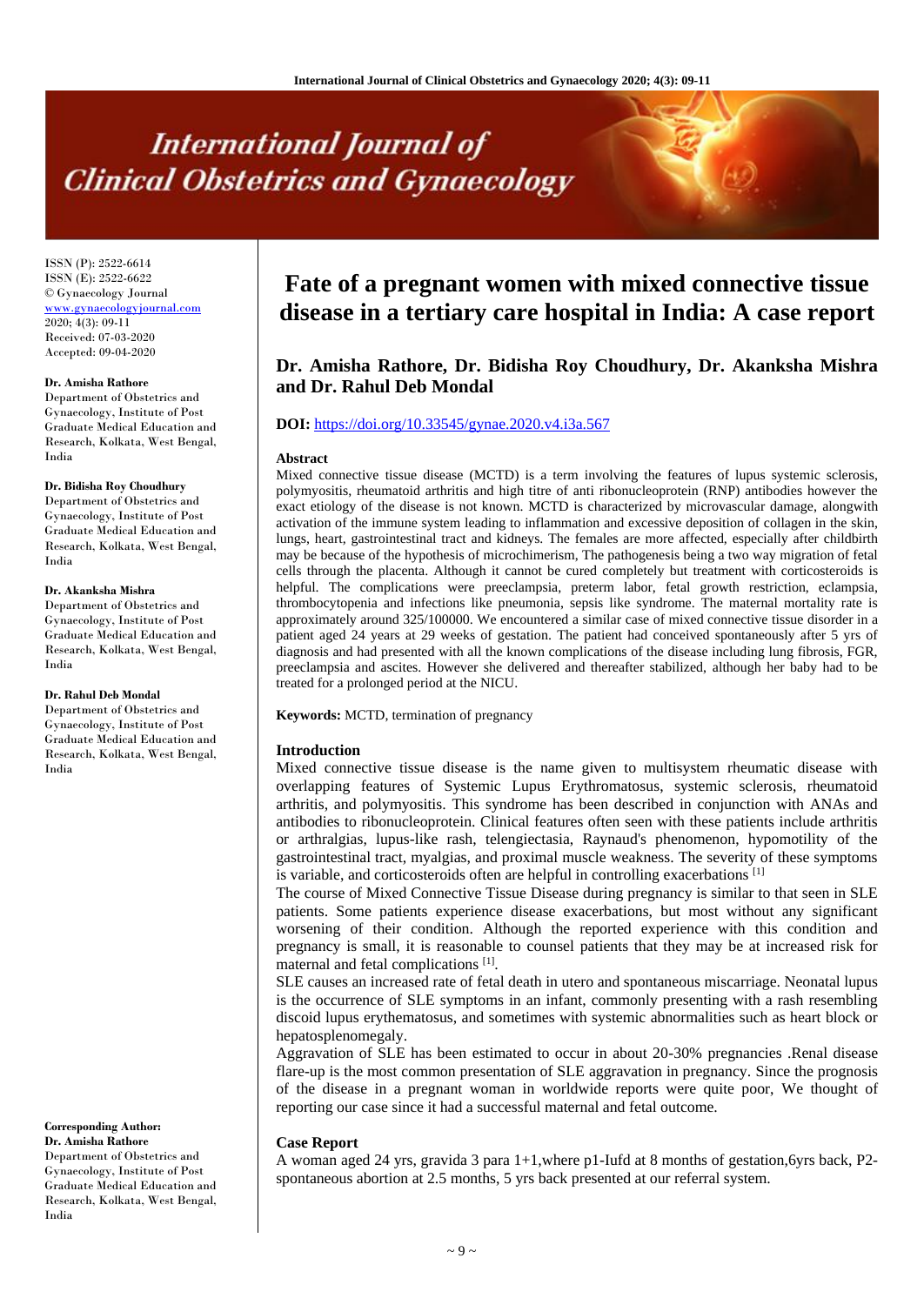She was 29 weeks pregnant and complained of decreased fetal movement. Patient had typical sclerotic skin lesions like diffuse cutaneous skin thickening, rash which was photosensitive and features of systemic sclerosis like essential vasomotor disturbances; fibrosis.(Fig-1)

She was a diagnosed case of Mixed Connective Tissue Disease from the Dept of Rheumatology previously. Patient was receiving treatment from there as follows: T. Aspirin (75mg) once daily, T. Azathioprine (50mg) once daily, T. Nifedipine (10mg) twice daily, T. Tadalafil (10mg) once daily, T. Lobetalol (100mg) twice daily, T. Prednisolone (5mg) once daily, and Multi Dose inhaler with Formeterol thrice daily and Budesonide twice daily.

She was diagnosed with MCTD after her first pregnancy in which she delivered a still born baby weighing 723 gms. After the delivery she developed swelling of her body, ascites and blackish discolouration of skin following which she was unfortunately diagnosed as sepsis however she was treated and was discharged after 10 days of conservative management.

She visited the Hospital again with the complain of rash and there, she was referred to Dept of Dermatology. She had ANA screening test, ANTI-RNP and antibodies to ANTI DS-DNA. She had a Skin biopsy done, which definitively diagnosed MCTD (Fig 2). HRCT thorax (Fig 3) showed minimal fibrosis in right upper lobe and lower lobe of lungs. Upper GI Endoscopy was normal. After the diagnosis she was referred to Rheumatology department of our Hospital for further management of Sclerosis. She was followed up for 3 yrs at Rheumatology Department and during that period, the dose of T. Prednisolone which was 25 mg was tapered down to 5 mg and her Hypertension was controlled on T. Labetolol 100mg twice a day and her chest conditions were controlled with MDI with Formeterol thrice daily and Budesonide twice daily.

The woman had a late booking at 29 wks of gestation in her current pregnancy. She presented in our Obstetric Emergency with Respiratory distress. She was then admitted in the Obstetric ward for further management of her current pregnancy.

After admission, on examination her BP was 140/90 mm of Hg, Spot urine test was trace

 Hb-11.9 g/dl, TLC-5800 cells per cubic mm, Plt-2 lac,Sr.Urea-11 mmol/l, S.Cr 0.8 mg/dl, APTT-32 sec, PT-12.5 sec, INR-1.

To know the baby status USG for growth scan and AFI with Doppler was done where IUGR was diagnosed for the baby showing Average gestational age of 23 wks, EFW 612 gms, AFI of 7 cm with gross ascites and Umbilical Artery Doppler was normal. (Fig-4)

Her routine reports i.e. Complete Blood Count with Kidney fuction tests and Liver function tests were normal. Her coagulation profile was normal at the time of admission .She was managed as a High Risk case and treated with multidisciplinary team involvement with senior Obstetrician, Rheumatologist ,Cardiologist, Chest Medicine and General physician in the team.

She developed respiratory distress with growing ascites at around 31 weeks of pregnancy and was shifted to High Dependency Unit, following which her treatment was discussed in the Multidisciplinary Team Meeting and decision for induction of labour was taken as the condition of the patient was worsening, however her medicines were continued in the same doses.

Induction of labour was done using Dinoprostone gel (0.5mg) and the patient went into labour after single dose of gel. She had a short and precipitated labour of 6-7 hrs. During the labour she was monitored throughout and analgesics were given as required to prevent further respiratory distress and exacerbation of her condition. However the intrapartum and post partum period were uneventful and active management of third stage of labour was done. She delivered a girl baby weighing 990gms and was managed in the NICU for further 2 months for further complications. The mother could feed the child on expressed breast milk going to the NICU. Estrogen containing contraceptive may flare up the symptoms so she was started on progesterone containing mini pills to prevent further pregnancy. However the patient's general condition improved significantly following delivery and was continued on the same medications as before pregnancy along with some antibiotics. She was discharged from obstetric department after 1 week with advice to continue follow up in Rheumatology department within 6 weeks.

# **Discussion**

The incidence of MCTD with pregnancy is 1 in 22000 pregnancies, [2] MCTD is an autoimmune disease and causes miscarriage due to the vasculopathic nature of the disease (3). The fetal wastage is increased in MCTD. Just like Neonatal lupus syndrome, due to crossing of maternal antibodies the fetus can have fetal hemolytic anemia, thrombocytopenia, leukopenia and congenital heart block  $[4, 5]$ .

Hence in view of the life threatening complications in the mother as well as the fetus, termination is the best choice.

As suggested in a study on Mixed connective tissue disease in pregnancy: A case series and systematic literature review by Tardif et al. <sup>[6]</sup> MCTD in pregnancy puts women at risk of medical and obstetric complications, and disease activity probably increases this risk. This is in agreement with our report where symptoms exacerbted with pregnancy.

As mentioned in a study named Autoimmune diseases in pregnancy: maternal and fetal outcomes by Vengetesh *et al*. [7] Active disease at onset of pregnancy, presence of Anti-ds DNA antibodies and secondary APS were strong predictors of poor pregnancy outcomes among patients with SLE. Vigilant monitoring during pregnancy is required for favourable outcomes. Initiation of Heparin and Aspirin from early gestation in patients with autoimmune diseases has favourable outcomes. Our patient was already on aspirin when she conceived.

Another study named Pregnancy and autoimmune connective tissue diseases by Marder *et al.* [8], suggested that pre-conception counseling should be conducted routinely for reproductive age females with autoimmune connective tissue diseases, with the goal of planning for pregnancies during periods of disease quiescence in order to optimize maternal and fetal outcomes and during pregnancy and the postpartum period, frequent monitoring by a multidisciplinary team is imperative as was done in our patient during her period of stay in our hospital.

In another study named Pregnancy Outcomes in Mixed Connective Tissue Disease: Results from a Multicentre Cohort Study by Radin et al. <sup>[9, 10]</sup> done The observed live-birth-rate was as high as 72%, with poorer foetal outcomes observed in MCTD women with antiphospholipid antibodies and pulmonary or muscular involvement.

This multicentre retrospective cohort study describes the foetal and maternal outcomes of 203 pregnancies in 94 consecutive women ever pregnant.